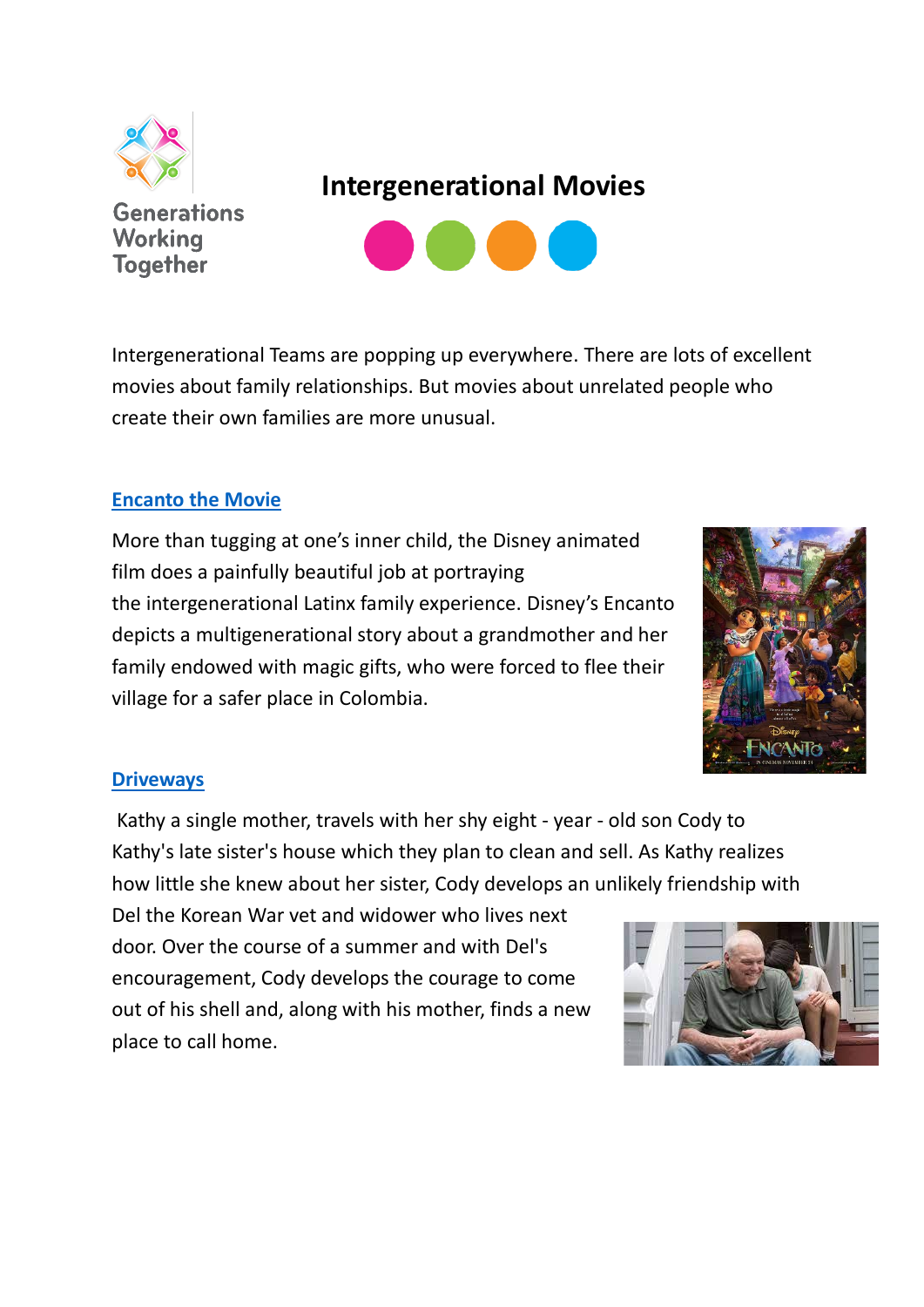## **[Hunt of the Wilderpeople](https://www.youtube.com/watch?v=dPaU4Gymt3E)**

A misadventure in the wilderness leads to lifechanging discoveries for a troubled orphan teen from the city and his belligerent foster father.



## **[Keep on Keepin' On](https://www.youtube.com/watch?v=kjR74w_GFWE)**

Legendary jazz musician Clark Terry, who taught Quincy Jones and mentored Miles Davis, becomes the mentor of a blind 23 year-old pianist who suffers from crippling stage fright.



## **[The Torch](https://www.youtube.com/watch?v=sCTJihkN2lI)**

Film tells the story of the guitarist's storied career while also focusing on his mentorship of younger artists like Quinn Sullivan and Christone "Kingfish" Ingram. The Torch shows how both onstage and off, Buddy's dedication to young talent is truly unprecedented."